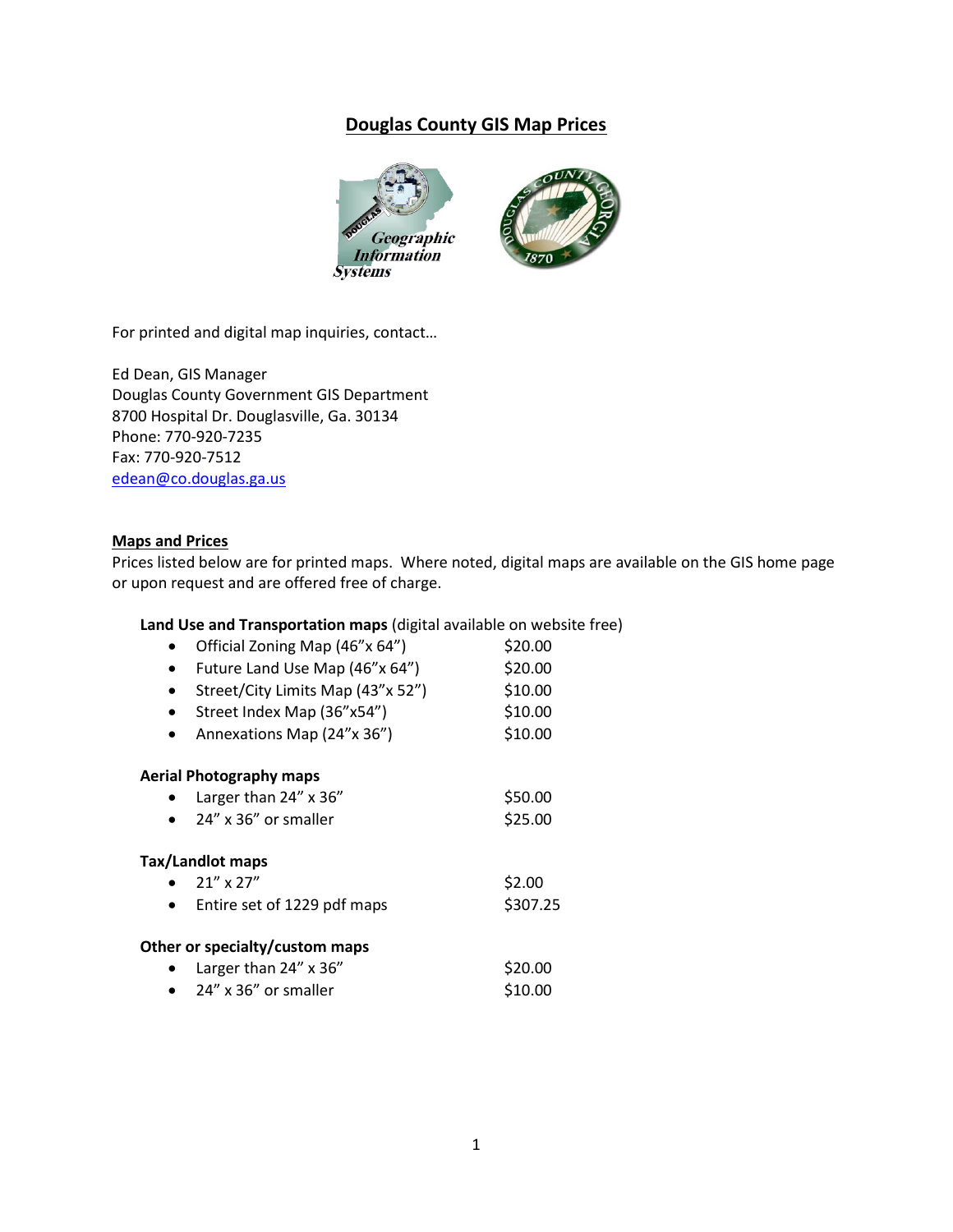# **Douglas County GIS Data Policy and Prices**





For GIS Data inquiries, contact…

Ed Dean, GIS Manager Douglas County Government GIS Department 8700 Hospital Dr. Douglasville, Ga. 30134 Phone: 770-920-7235 Fax: 770-920-7512 [edean@co.douglas.ga.us](mailto:edean@co.douglas.ga.us)

## **Policy**

GIS data is distributed in accordance with O.C.G.A. § 50-29-2. Prices are the same for all public and private entities. Entities that are performing work for Douglas County Government receive data for no fee. The Board of Commissioners reserves the right to increase or discount pricing rates or fees at any time as it deems appropriate.

#### **GIS Data and Prices**

#### **Parcel Boundaries**

#### \$500

Entire county available in one shapefile (other formats can be produced upon request). Shapefile attributes include *tax pin*, *owner*, *address*, *zoning*, *future land use*, *land/ improvement values, and acres.*

#### **Street Centerlines**

\$250 Entire county available in one shapefile (other formats can be produced upon request). Shapefile attributes include *street name*, *address range*, *jurisdiction*, *and right of way length.*

#### **2013 Aerial Photography Tiles**

\$12.50 per tile \$14,000 for all Available in tiff or sid format. Tiles are 2500'x2500' each.